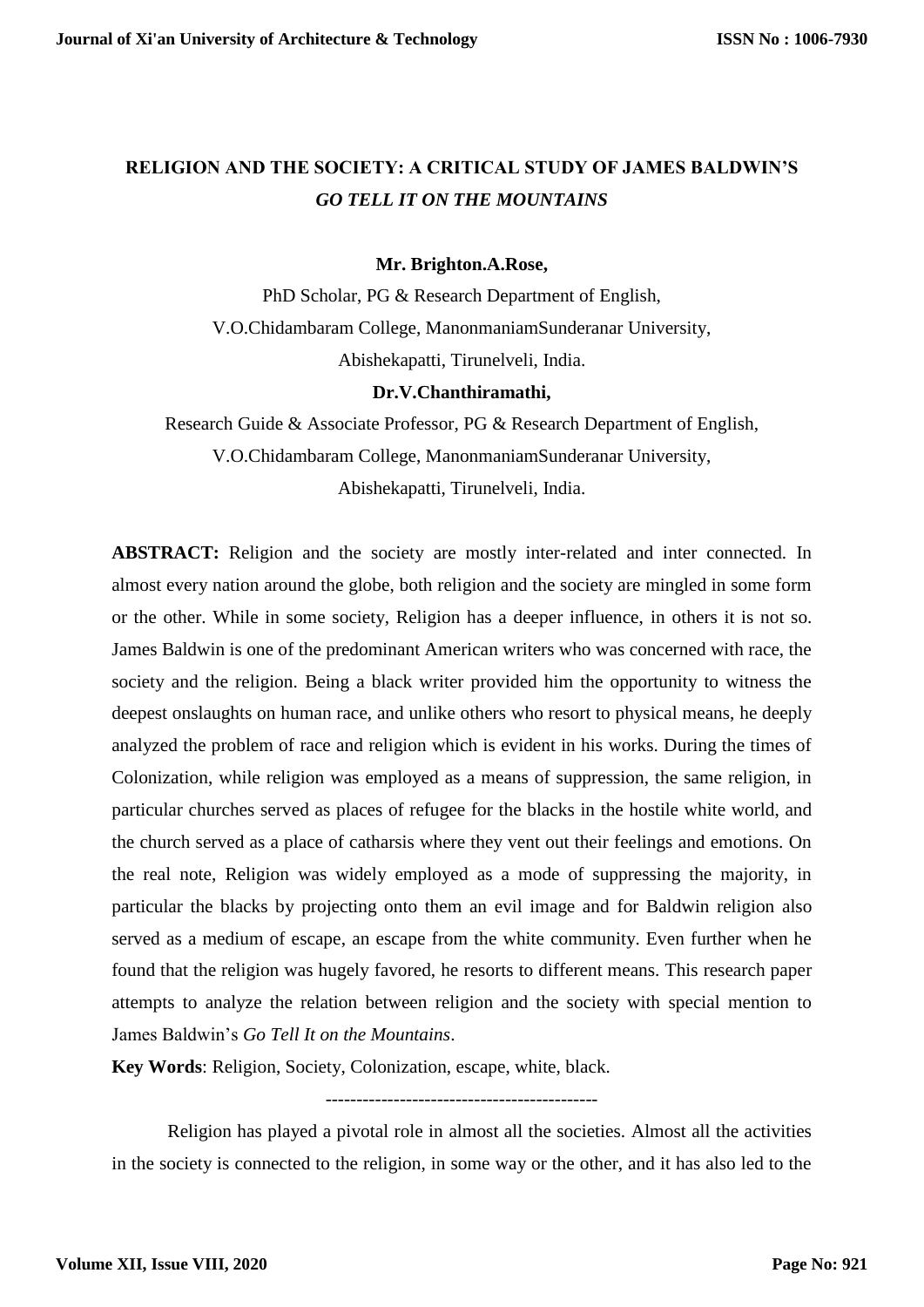shaping of the society in some way or the other.Religion has played an important role in taking various moral positions on issues like homosexuality and abortion. The history of religion in America had its roots back in the days of the American Revolution. Though Islam was brought into America along with slavery, Christianity was the most influential community, because of the fact that almost all the founding fathers of the American Revolution were active in the church. The Whites in America were mostly part of the Calvinist or the Protestant church, while the blacks were part of the Methodist or the Baptist church, and their preachers were provided with moral, political and leadership roles. While many of these denominations lost their influence by the 1970s and many other religious institutions coming into existence, religion in America has been always on the frontline and has played an important role in the society.

Religion differs with each individual. While some use religion to attain peace and salvation, for other religion is just another place of enjoyment and as a source of business. While Religion was employed as a survival tool by the blacks, the same religion was used as a tool of establishing slavery by the whites. A quick relook into the blacks history in America will reveal that Religion was the only thing they can resort to, the only thing that can offer them comfort amidst all the chaos and Religion was the only means of uniting the people and the role of the Black church from the small regions of Harlem to achieve national importance. Church served as a survival strategy even for Baldwin, and 'safety' and 'church' are synonymous to him.

James Baldwin was one of the very few American writers, who understood the idea of religion and most of his understanding came from his own personal experience, being a junior preacher. Moreover, Baldwin being a victim of white power, degradation and brutality of the Harlem reflects in his novels reflect the difficulties of individuals for whom the question of personal identity bears an urgent relation to that of social survival because of their colour or sexuality. Baldwin makes a similar remark in his novel, *Giovanni's Room*: "People invent categories in order to feel safe. White people invented black people to give white people identity." (88)

The novel, *Go Tell It on the Mountains* forms part of the initial writings of Baldwin, during which he was going through a process of understanding religion. The noveldeal with his calamitous relationship with his preacher step father, and his confusion over his sexuality. Moreover, the novel is filled with religious allusions and symbols. Baldwin in this novel portrays the nature of religion practiced in the Harlem, how religion was employed as a tool of subjugating their own folks, and also the mindset of the religious preachers, under the mast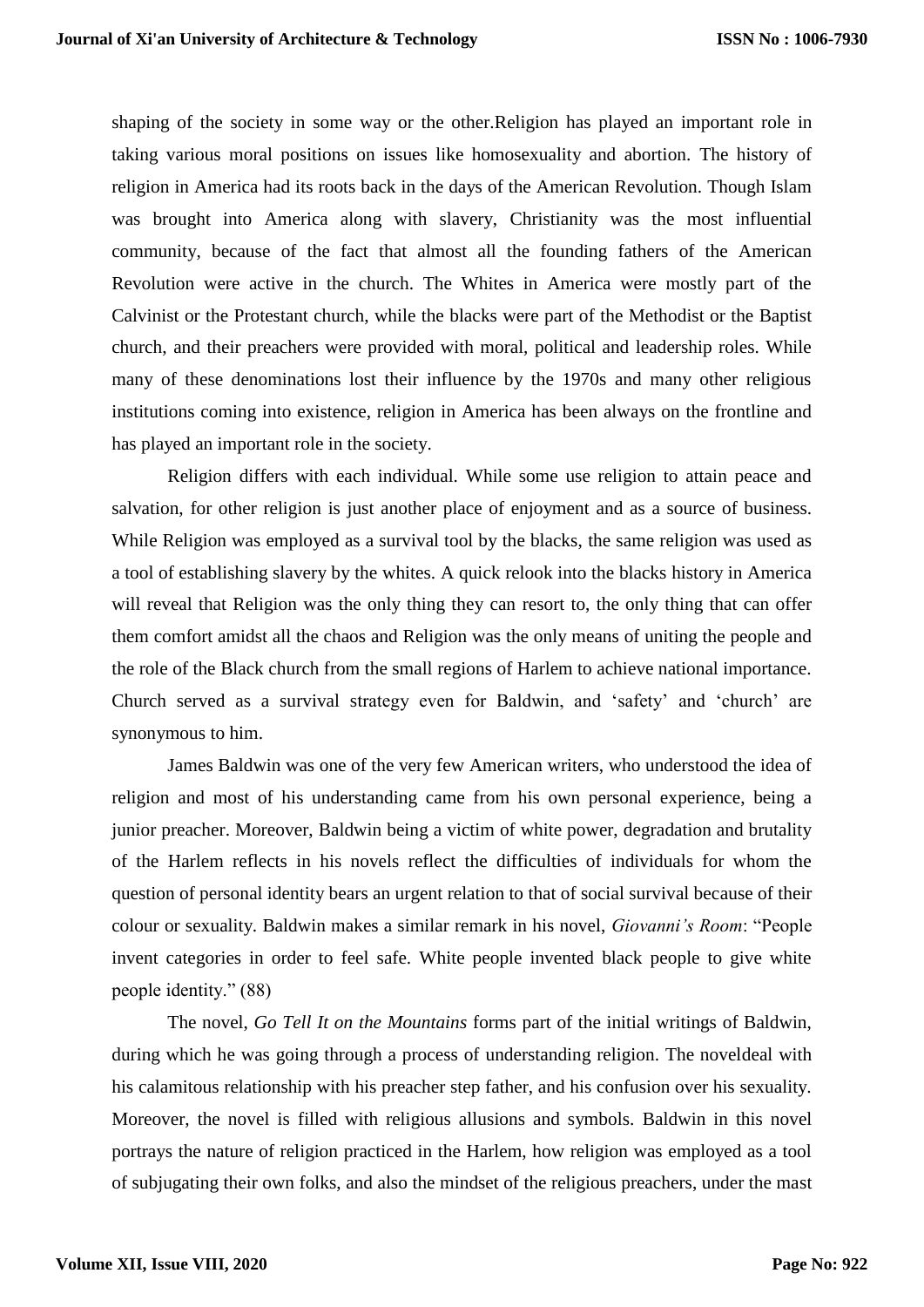of being a preacher and the freedom of doing anything under the same. The title of the novel, *Go Tell It on the Mountains*, is itself taken from a Negro spiritual which deals about the birth of Christ. Moreover, the mountain in the title denotes Mount Sinai or Mount Zion where Moses and John preached about the Jewish exiles and spreading the news of happiness. Even the chapters in the novel allude to Biblical connotations.

Religion in the American world during the days of slavery was employed as one of the modes of promoting slavery. The Church (the white church) or the Calvinistic church promoted the enslavement of the black people. In terms of Orientalism, Religion has been employed as a mass tool of suppression, favouring a particular sect of people (the whites) and subjugation the 'other'(the blacks and the mixed races), which includes the majority of the people. Christianity has been the major religion in America. The Whites had their own justification of subjugating the blacks, as they consider themselves superior and as a duty to instruct and educate the black. Harriet Beecher Stowe in her novel, *Dred* brings forth a similar mentality that exists within the white folks,

> I haven't the slightest doubt that slavery is a divinely appointed institution, and the rights of the masters are sanctioned by God; so however much I may naturally feel for this woman, whose position is, I must say, an unfortunate one, still it is my duty to see that the law is properly administered in the case. (207)

Even though, James Baldwin writes his novels during the period when slavery is no longer legal, the disparities between the whites and blacks still remain the same, the religious differences still exist. The spiritual creations of African American religion were born out of their prayers for mercy. Moreover, the religion Christianity states the birth and subjugation of the woman in the chapter, Genesis. The moment the woman was made out the flesh and bone of the man, marks the beginning of suppression of women. Furthermore, the suppression of women continued when she sought to her own desires against the will of God. And this state of suppression which started is still carried out in one form or the other. Genesis 2:23 of The Holy Bible which states: This is now bone of my bones and flesh of my flesh; she shall be called 'woman' for she was taken out of man.

Religion has been employed as a tool of oppression and subjugation for a very long time. As Karl Marx observes, "Man makes religion, religion doesn't not make man…It is the opium of the people"(3). Religion was employed effectively to control the black slaves in America. Teaching religion was considered as a moral duty by the whites. In the novel *Dred*, Harriet Beecher Stowe pinpoints how even the religious teaching differs. Certain sections of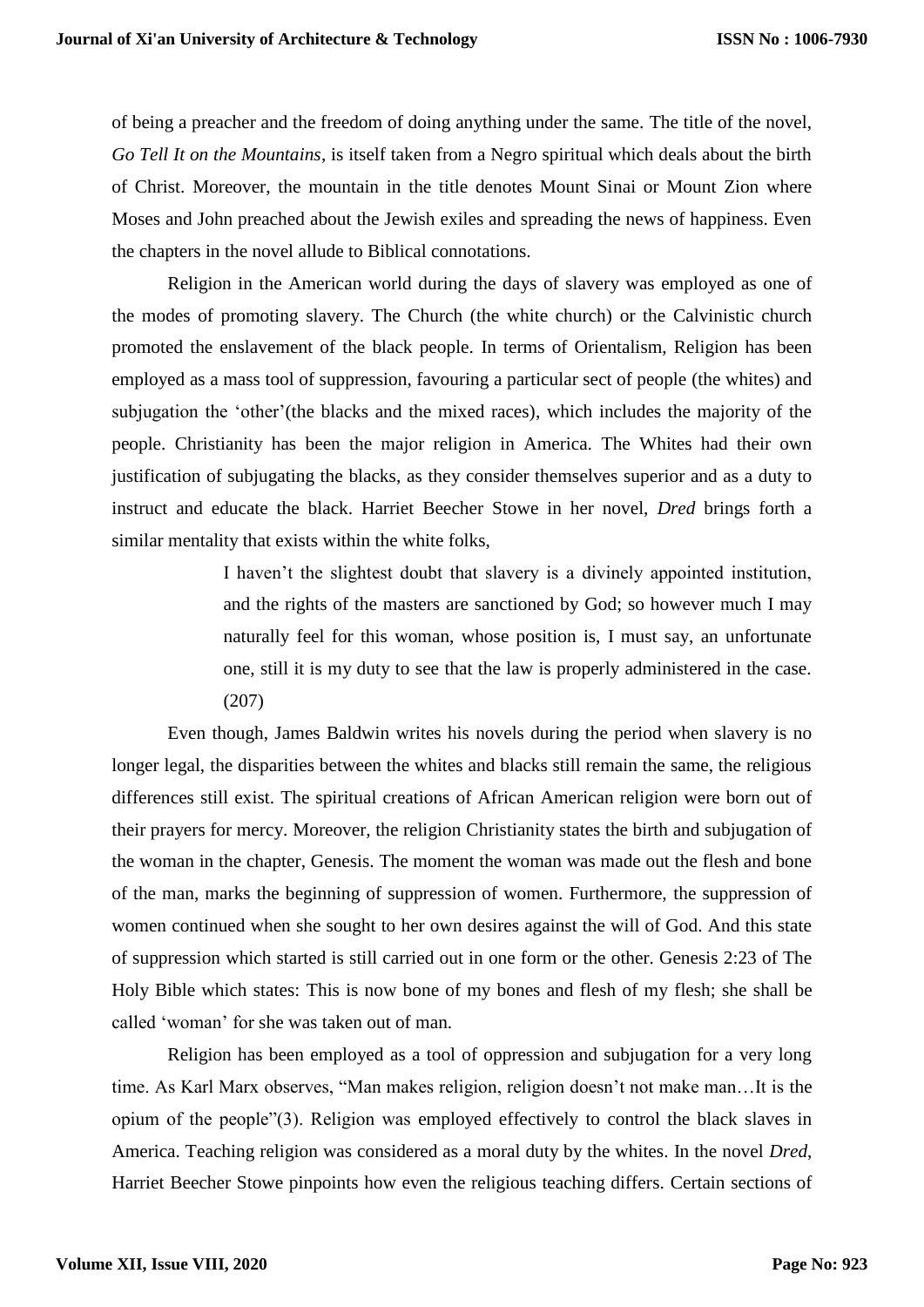The Holy Bible were not taught to the blacks, because they might start questioning their masters. She further states that:

> That blessed book is a savor of life unto life when it's used right…The proper way is this: administer such portions only as these creatures are capable of understanding. This admirable system of religious instruction keeps the matter in our own hands, by allowing us to select for them such portions of the word as are best fitted to keep them quiet, dutiful and obedient. (201, 202)

Religion right from the days of the slavery was maintained as one of the modes through which the black slaves were punished and conditioned to respect and provide respect to the white community under any circumstances. A book consulted by every planter and slave holder during the times of slavery was the *Cotton Plantation Record and Account Book*, which provides account of their justification of slavery and the training of their slaves: "You will find that an hour devoted every Sabbath morning to their moral and religious instruction would prove a great aid to you in bringing about a better state of things amongst the Negroes." (85)And even after many years of pollical uprising and freedom, the black majority is forced to believe that prayer helps to bear all the pains and sufferings. Bearing the pain, the suffering and the fear accompanied to it is considered to be part of the black community while the white minority and even some of the black preachers who preach all these lead a happy and splendid life.

Religion, any religion it may be is found on the foundation of promoting love, peace and serving the people with qualities of humanity. Religions were initiated to serve God and to teach the common people aspects of humanity and knowledge to lead them in the right path. But Religion as such is not pure and at times is full of motives. People use religion to satisfy their needs. Baldwin writes in his, *The Fire next time*: "there was no love in the church. It was a mask for hatred and self – hatred and despair." (63) In *Go Tell It on the Mountains*, Gabriel recalls his memory of attending the Twenty – Four Elders Revival, a confluence of religious leaders, through which Baldwin expresses his disillusionment with the church and the worldly attitude of the religious persons, who are to serve the Lord, but they make religion a better business. Gabriel says,

> He was not comfortable with these men – that was it – it was so different for him to accept them as his elders and betters in faith. They seemed to him so lax, so nearly worldly; they were not like those holy prophets of old who grew thin and naked in the service of the Lord. These God's ministers, had indeed grown fat, and their dress was rich and various…they did not give God, the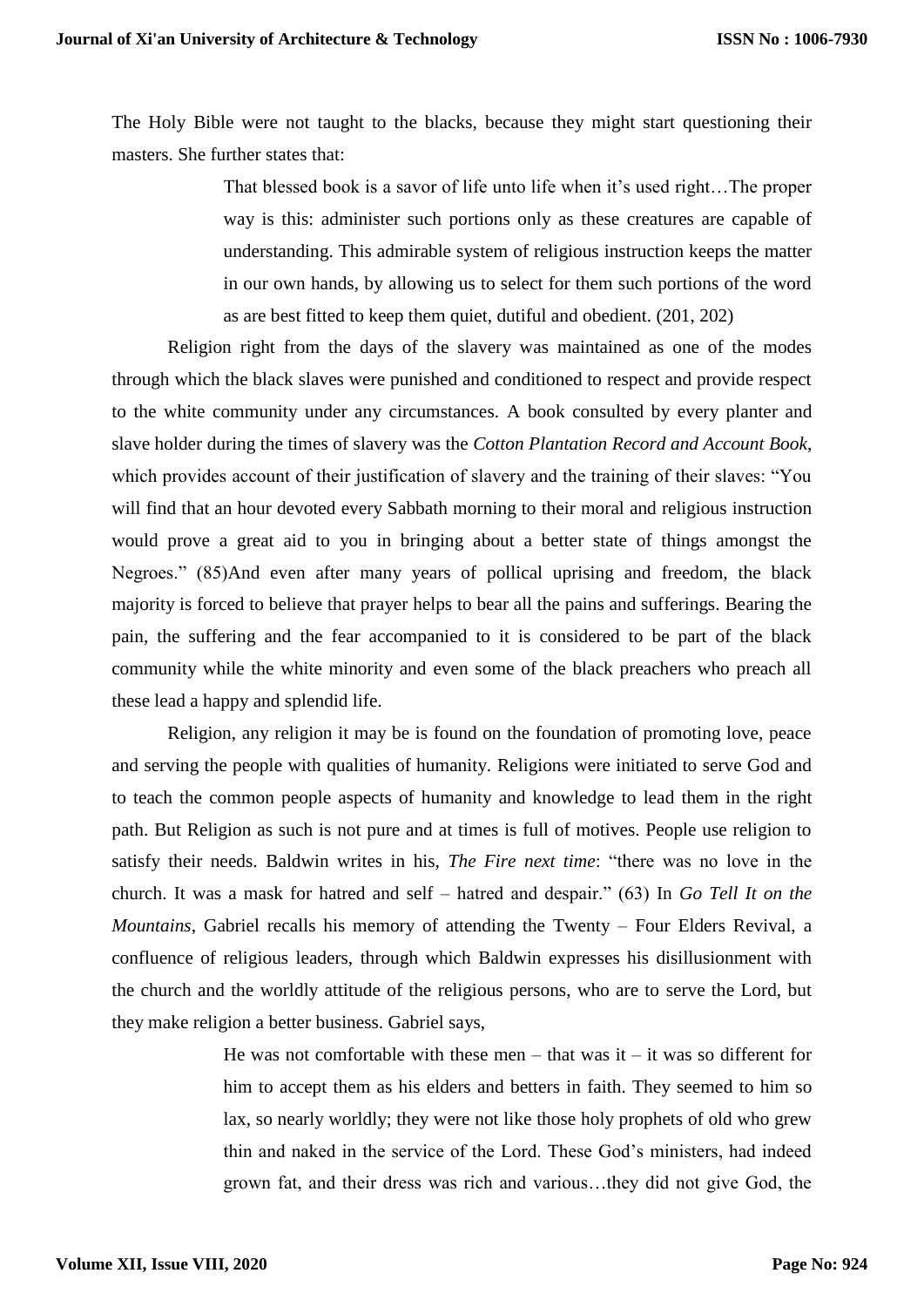glory, nor count it as glory at all; Gabriel thought, highly paid circus – performers, each with their own special dazzling gift. (122)

Moreover, Baldwin describes how religion has been used by many religious men as a weapon to commit evil deeds and still enjoy a privilege of being a good and holy man in the society.Gabriel in the novel *Go Tell It on the Mountains* is the father of the protagonist, John Grimes. Gabriel, is the deacon of the Methodist church they are part of. He considers himself as a religious man, but serves as an example of how the hypocrisy of a religious man operates, just because of the fact that they are inclined towards religion.In the name of religion, people not able to satisfy their body needs succumb themselves to women to satisfy their needs.

Gabriel, in the novel*Go Tell It on the Mountains* talks about sin and punishment and calls himself the agent of God. However, he is more of a sinner than others. In the novel, Esther a serving girl in the nearby white family gets pregnant because of the illicit relationship with Gabriel. Gabriel, the so – called religious person is unable and unwilling to face the darker side of his own self. In the novel, months later when Esther tells him that she was pregnant with his child he was shocked and starts acting like a good man with a pure soul only to serve God. At first, Gabriel refused the child to be his own. But Esther was so adamant and sure about it. He did not want to leave his reputed life and a good woman like Dorothy for Esther. Though Gabriel repents to the God and asks for salvation, it can be said that he's just another man with human instincts, not a pure and holy man as he considers himself. He even considers Esther as a harlot and an evil woman sent by Satan to tempt him. Even after all these events, he makes sure his name and reputation among the religious community is not spoilt by the incident. Gabriel forces Esther to leave the town in order to maintain his reputation as a religious man. He tells her,

> 'Girl,' he said, 'does you reckon I'm going to runoff and lead a life of sin with you somewhere, just because you tell me you got my baby kicking in your belly? How many kinds of a fool you think I am? I got God's work to do – my life doesn't belong to you. (151)

However, something similar happens with Elizabeth, his wife. Elizabeth was in a illegitimate relationship with Richard and through which she bears a baby, John. Subsequently, she's married to Gabriel. Gabriel considers John as a disgrace and always expresses hatred towards John. On an occasion, when John stands with his own son, he thinks, "The son of bondwoman stood where the rightful heir should stand."(128) Gabriel, though he preaches love and caring to the society fails to do so in the same family, to his son.